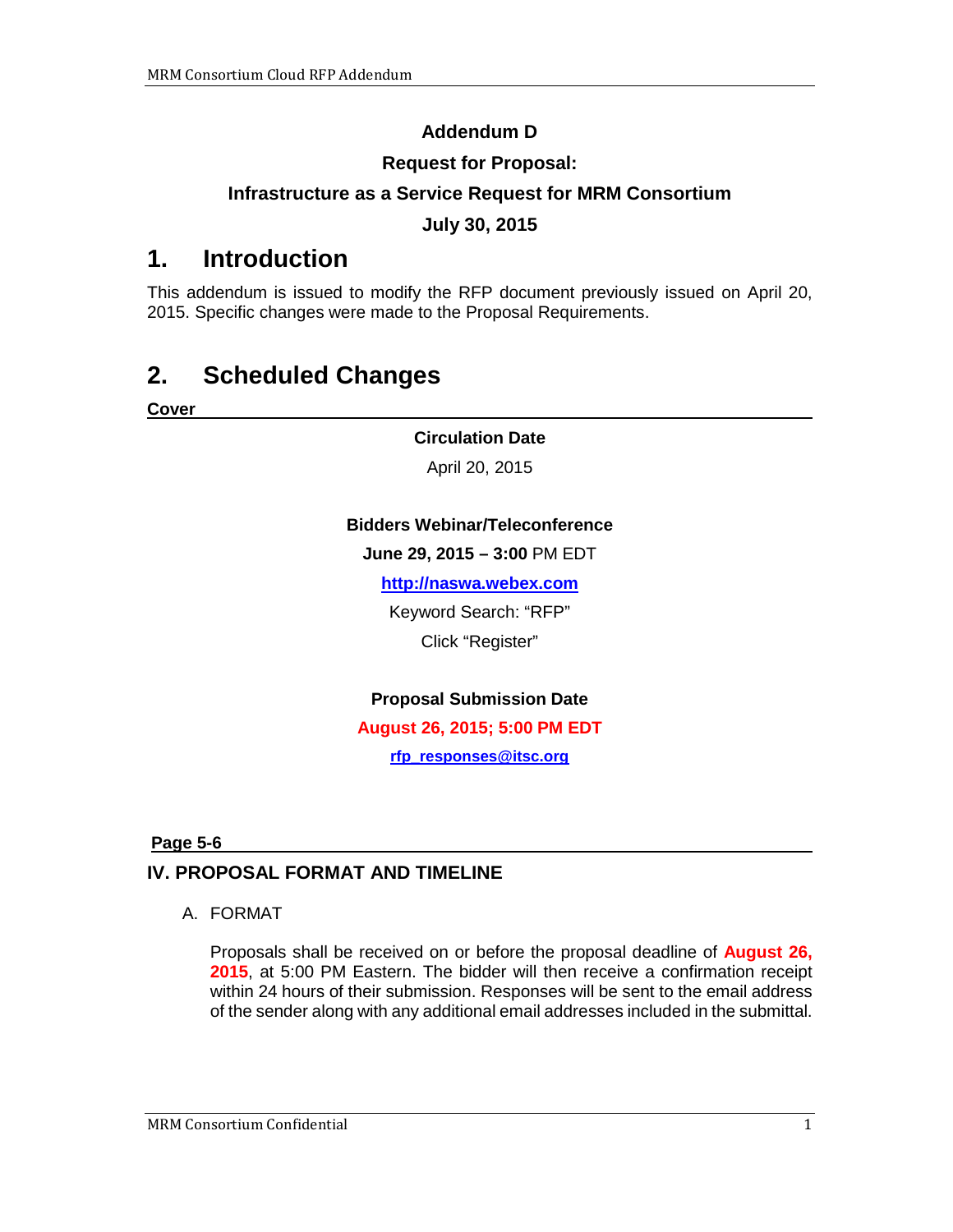Please ensure that the submittal is in PDF format. All proposals must be submitted electronically to the following email address: [rfp\\_responses@itsc.org.](mailto:rfp_responses@itsc.org) **Late proposals will not be accepted**. It is the responsibility of Bidder to ensure that its proposal is received by NASWA/ITSC, on or before this deadline.

The Bidder should submit a reasonably concise response that fully illustrates its proposed Solution. Therefore, Bidder shall make every effort to limit its full RFP response to 200 pages or less.

Bidders shall respond to every item listed within Section 4 – Bidder Response Format and label its proposal with the corresponding number for each question or request for information.

B. TIMELINE

The following RFP Schedule of Events represents ITSC's best estimate for this RFP.

| <b>EVENT</b>                                                                       | TIME<br>(EST) | <b>DATE</b><br>(all dates are business<br>days) |
|------------------------------------------------------------------------------------|---------------|-------------------------------------------------|
| 1. RFP Issued                                                                      |               | April 20, 2015                                  |
| Pre-proposal Webinar<br>2.                                                         | 3:00 p.m.     | June 29, 2015                                   |
| Written "Questions & Comments"<br>3.<br>Deadline                                   | 5:00 p.m.     | July 17, 2015                                   |
| Response to Written "Questions &<br>4.<br>Comments"                                |               | July 24, 2015                                   |
| <b>Proposal Deadline</b><br>5.                                                     | 5:00 p.m.     | <b>August 26, 2015</b>                          |
|                                                                                    |               |                                                 |
| Completion of Technical Proposal and<br>6.<br><b>Oral Presentation Evaluations</b> |               | TBD                                             |
| 7.<br>Opening & Scoring of Cost<br>Proposals                                       |               | <b>TBD</b>                                      |
| <b>Best and Final Round</b><br>8.                                                  |               | <b>TBD</b>                                      |
| <b>Evaluation Notice Released</b><br>9.                                            |               | <b>TBD</b>                                      |
| 10.<br><b>Contract Negotiations Deadline</b>                                       |               | TBD                                             |
| 11.<br><b>Contractor Contract Signature</b><br>Deadline                            |               | TBD                                             |